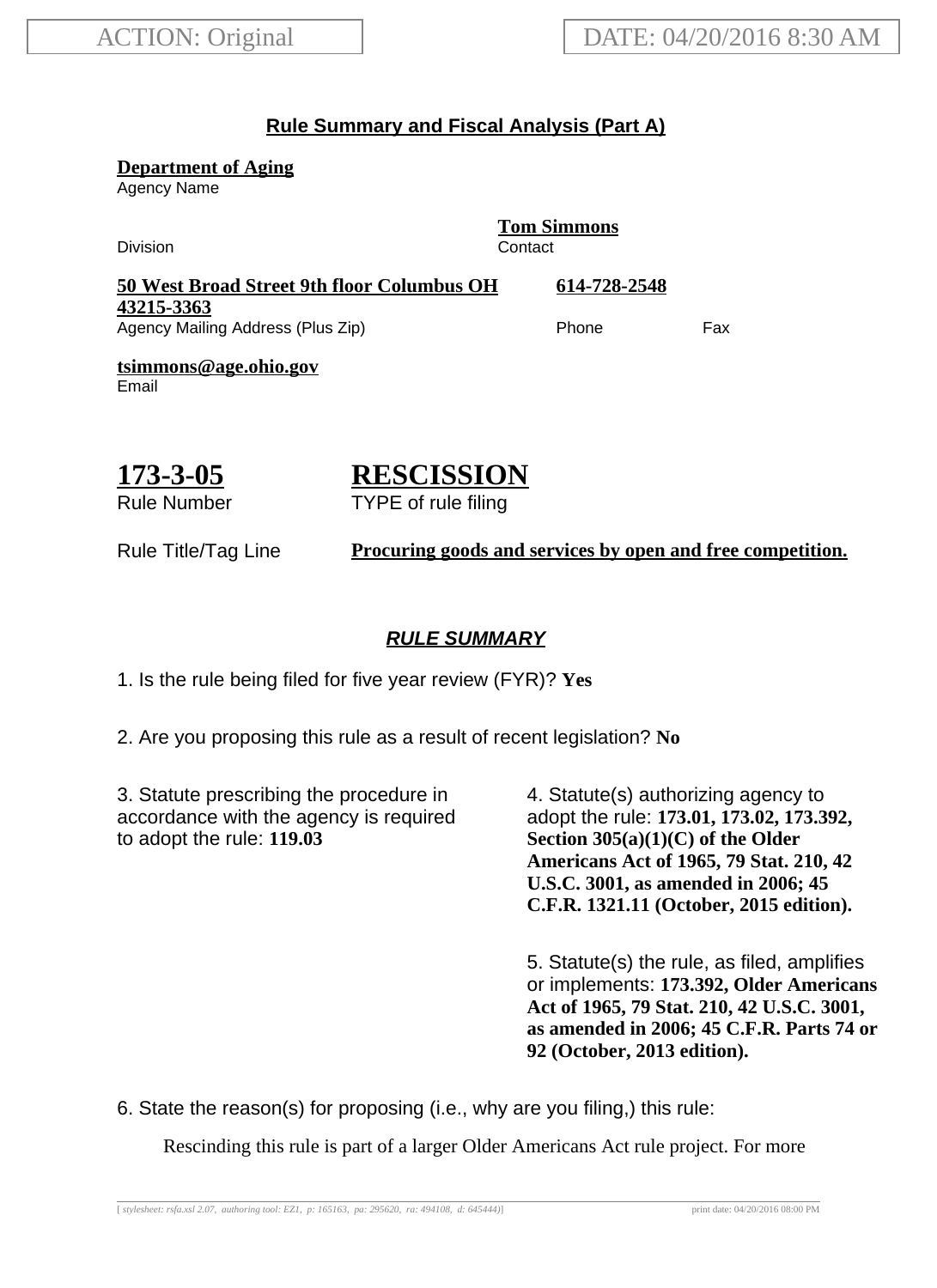information, please review the business impact analysis (BIA).

7. If the rule is an AMENDMENT, then summarize the changes and the content of the proposed rule; If the rule type is RESCISSION, NEW or NO CHANGE, then summarize the content of the rule:

The rule regulate procurement when an AAA procures for goods and services to be paid, in full or in part, with Older Americans Act funds. Please review the BIA and its appendices for detailed information.

8. If the rule incorporates a text or other material by reference and the agency claims the incorporation by reference is exempt from compliance with sections 121.71 to 121.74 of the Revised Code because the text or other material is **generally available** to persons who reasonably can be expected to be affected by the rule, provide an explanation of how the text or other material is generally available to those persons:

ODA did not electronically file the United States Code (USC) with the rule because the USC is readily available to the general public free of charge on http://uscode.house.gov.

ODA did not electronically file 45 C.F.R. 92.36 with the rule because the Code of Federal Regulations is readily available to the general public free of charge on http://www.ecfr.gov.

9. If the rule incorporates a text or other material by reference, and it was **infeasible** for the agency to file the text or other material electronically, provide an explanation of why filing the text or other material electronically was infeasible:

ODA did not electronically file the United States Code (USC) with the rule because the USC is readily available to the general public free of charge on http://uscode.house.gov.

ODA did not electronically file 45 C.F.R. 92.36 with the rule because the Code of Federal Regulations is readily available to the general public free of charge on http://www.ecfr.gov.

10. If the rule is being **rescinded** and incorporates a text or other material by reference, and it was **infeasible** for the agency to file the text or other material, provide an explanation of why filing the text or other material was infeasible:

ODA did not electronically file the United States Code (USC) with the rule because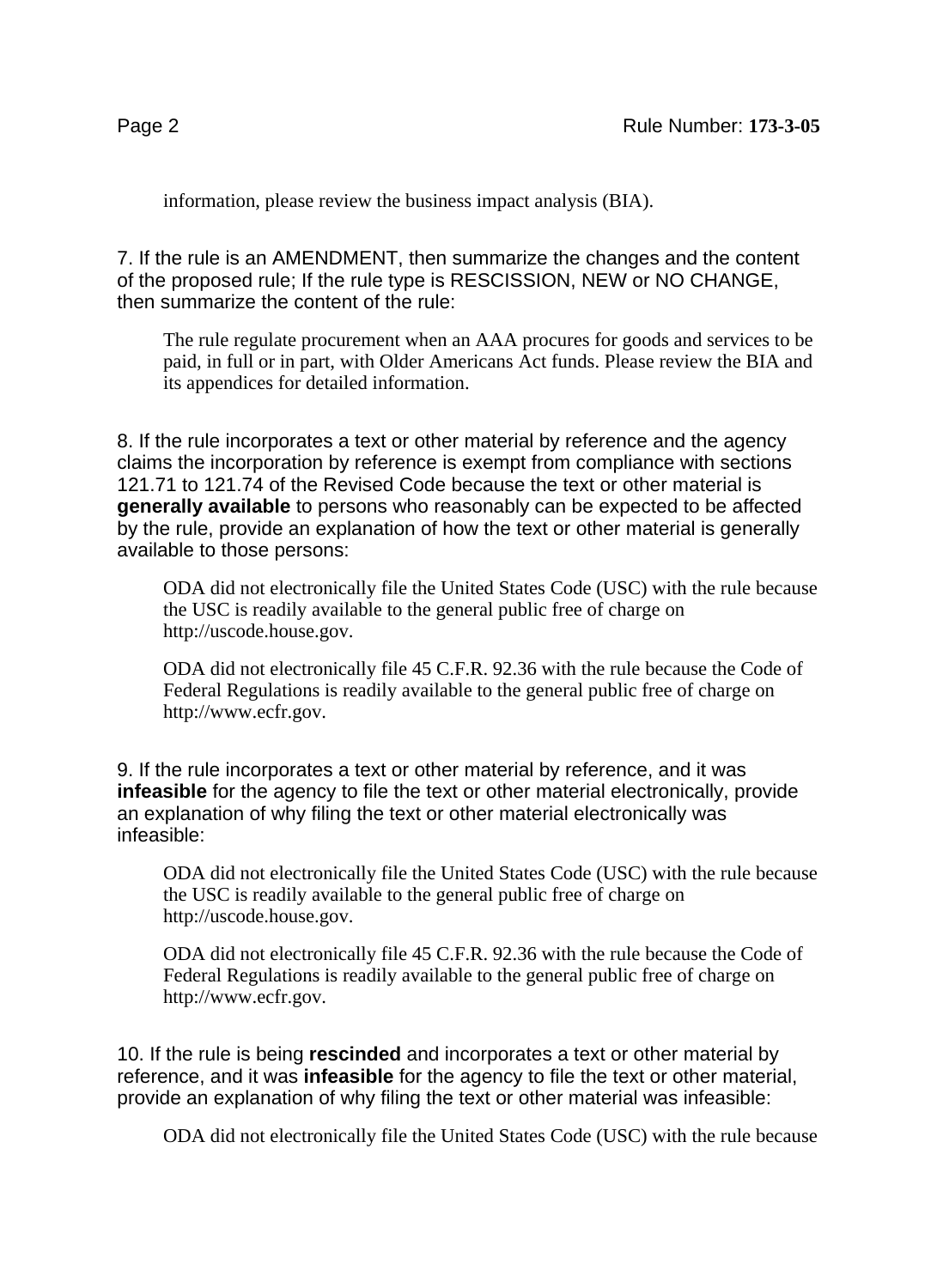the USC is readily available to the general public free of charge on http://uscode.house.gov.

ODA did not electronically file 45 C.F.R. 92.36 with the rule because the Code of Federal Regulations is readily available to the general public free of charge on http://www.ecfr.gov.

11. If **revising** or **refiling** this rule, identify changes made from the previously filed version of this rule; if none, please state so. If applicable, indicate each specific paragraph of the rule that has been modified:

*Not Applicable.*

#### 12. Five Year Review (FYR) Date: **4/20/2016**

(If the rule is not exempt and you answered NO to question No. 1, provide the scheduled review date. If you answered YES to No. 1, the review date for this rule is the filing date.)

NOTE: If the rule is not exempt at the time of final filing, two dates are required: the current review date plus a date not to exceed 5 years from the effective date for Amended rules or a date not to exceed 5 years from the review date for No Change rules.

# **FISCAL ANALYSIS**

13. Estimate the total amount by which this proposed rule would **increase / decrease** either **revenues / expenditures** for the agency during the current biennium (in dollars): Explain the net impact of the proposed changes to the budget of your agency/department.

This will have no impact on revenues or expenditures.

\$0.00

Rescinding the rule would not impact the biennial budget the Ohio General Assembly established for ODA.

14. Identify the appropriation (by line item etc.) that authorizes each expenditure necessitated by the proposed rule:

GRF-490-411 Senior Community Services.

3220-490-618 Federal Aging Grants.